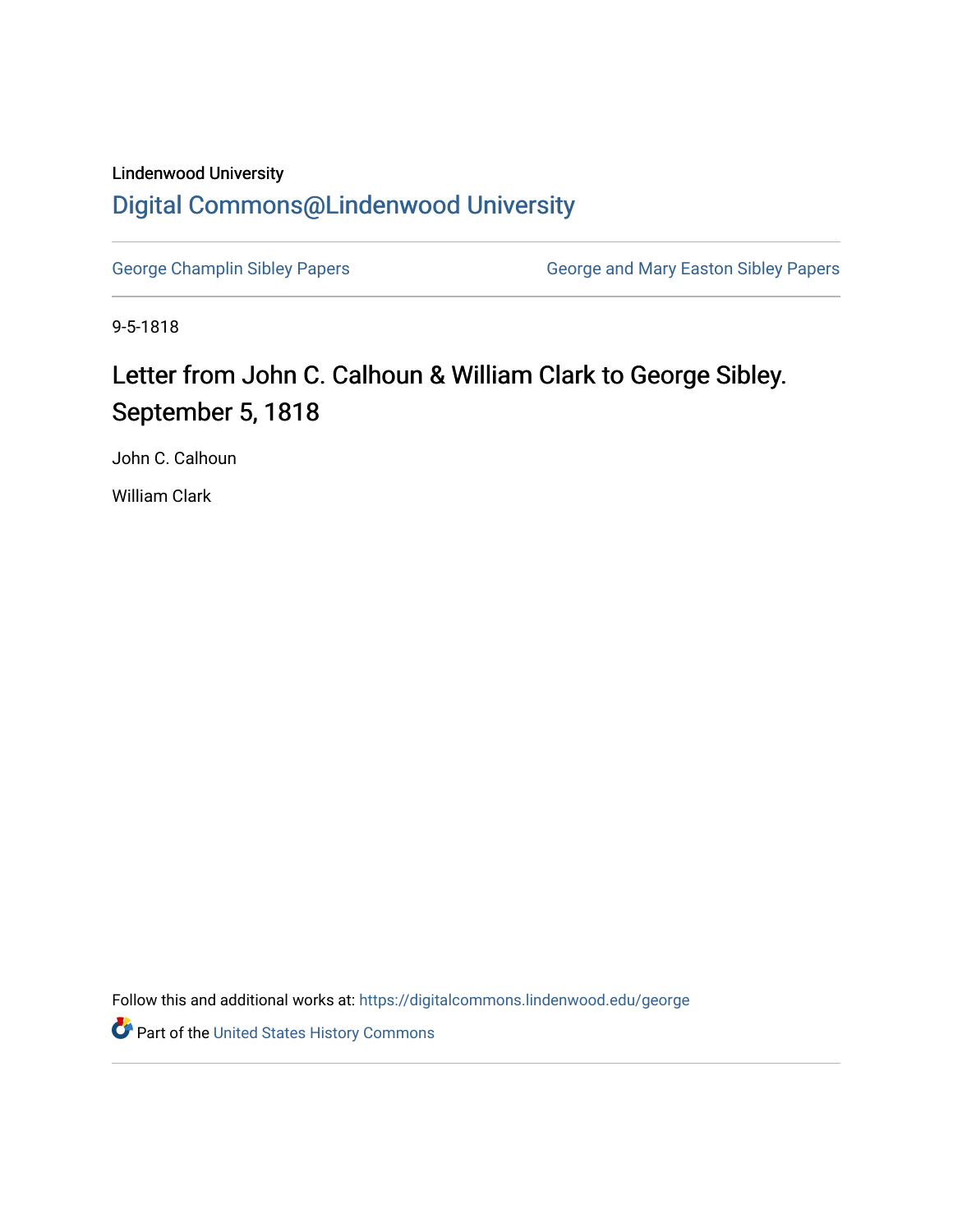Circular instruction War Dept. Sept. 5, 1818

J.C. Calhoun

George C. Sibley Esq **Factory Agent** Fort Osage

> Department of War 5th September 1818.

## Sir,

,-

The 5th Auditor of the Treasury department has been oharged to adjust the claims which Indians may have under existing treaties, or the 4<sup>th</sup> Section of the act entitled "An act to regulate trade and intercourse with the Indian tribes, and to preserve peace on the frontiers" **passed** 30th March, 1802, and similar claims on the part of our citizens embraced by the 14<sup>th</sup> Section of the same act, or any existing treaty with the Indian tribes:

In case of injury to our citizens, after making the demand for a redress of the injury as pointed out by the act, you will, if it is not redressed in the time specified, forward the claim properly testified, stating the time, place, and circumstance, your opinion on the truth of the claim, and the amount of the damage will accompany your report. In case of injury done to the Indian you will make a simular report, accompanied with your opinion, to this department, and to the district Attorney where the person who has done the injury resides, so that proper legal steps may be taken against the wrong-doer, in order to make the reparation at hie expense and not at the public which should, if possible, always be avoided. No payment **made,** except thro'u the order of this department will be allowed. I observe, that in most of the applications made for reparation of injury, no care is taken to comply with the requisitions of the act: but it is hoped, in future, they will be made more regularly, as none will be admitted but such